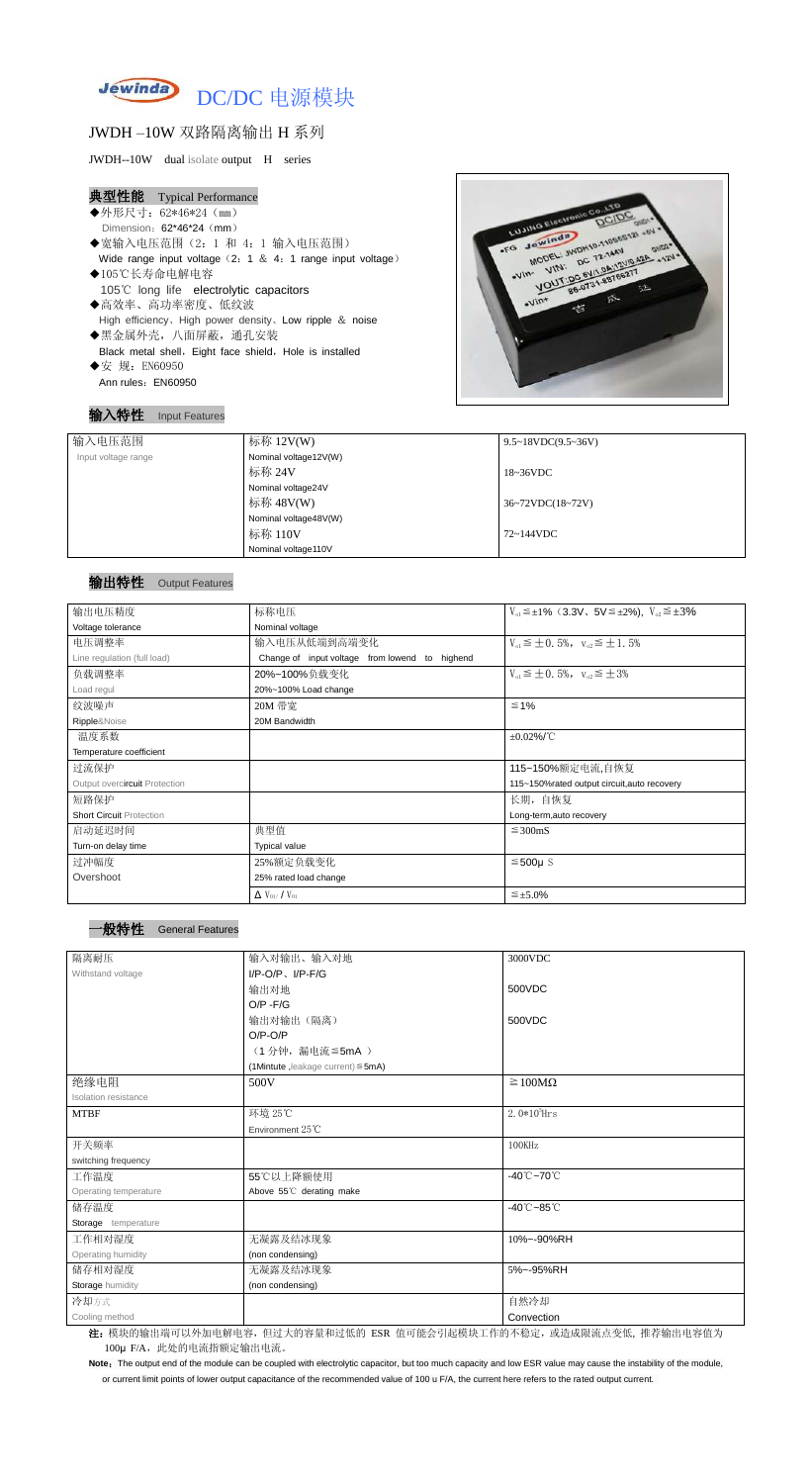

Product selection

| 品型号<br>产            | 输入电压                      | 输出电压                             | 输出电流                             | 输出电压精度                      | 纹波噪声                                          | 效率         |
|---------------------|---------------------------|----------------------------------|----------------------------------|-----------------------------|-----------------------------------------------|------------|
| Model No.           | Input voltage<br>$V_{in}$ | Output voltage<br>V <sub>O</sub> | Output current<br>$I_{\rm O}$    | Output voltage<br>tolerance | R&N<br>$V$ $\mathrm{(}p\text{-}p\mathrm{)}mV$ | Efficiency |
|                     |                           |                                  |                                  |                             |                                               |            |
| JWDH10-12S5S5I(W)   |                           | $+5V$                            | $0.10 - 1.00A$                   | $\pm 2\%$                   | 80                                            | 76%        |
|                     |                           | $+5V$<br>$+5V$                   | $0.10 - 1.00A$<br>$0.10 - 1.00A$ | ±5%<br>$±2\%$               | 80<br>80                                      |            |
| JWDH10-12S5S12I(W)  |                           | $+12V$                           | $0.04 - 0.42A$                   | $\pm 3\%$                   | 100                                           | 78%        |
|                     |                           | $+5V$                            | $0.10 - 1.00A$                   | $±2\%$                      | 80                                            |            |
| JWDH10-12S5S15I(W)  |                           | $+15V$                           | $0.03 - 0.33A$                   | $\pm 3\%$                   | 120                                           | 78%        |
|                     |                           | $+5V$                            | $0.10 - 1.00A$                   | $±2\%$                      | 80                                            |            |
| JWDH10-12S5S24I(W)  | $9.5 - 18V$               | $+24V$                           | $0.02 - 0.21A$                   | $\pm 3\%$                   | 150                                           | 80%        |
|                     | $9.5 \sim 36V(W)$         | $+12V$                           | $0.06 - 0.60A$                   | $±2\%$                      | 100                                           |            |
| JWDH10-12S12S5I(W)  |                           | $+5V$                            | $0.04 - 0.40A$                   | $\pm 3\%$                   | 80                                            | 78%        |
|                     |                           | $+12V$                           | $0.06 - 0.60A$                   | $\pm 1\%$                   | 100                                           |            |
| JWDH10-12S12S12I(W) |                           | $+12V$                           | $0.02 - 0.24A$                   | $\pm 3\%$                   | 100                                           | $81\%$     |
|                     |                           | $+12V$                           | $0.06 - 0.60A$                   | $\pm1\%$                    | 100                                           |            |
| JWDH10-12S12S15I(W) |                           | $+15V$                           | $0.02 - 0.20A$                   | $\pm 3\%$                   | 120                                           | 82%        |
|                     |                           | $+12V$                           | $0.04 - 0.40A$                   | $\pm1\%$                    | 100                                           |            |
| JWDH10-12S12S24I(W) |                           | $+24V$                           | $0.02 - 0.20A$                   | $\pm 3\%$                   | 150                                           | 83%        |
|                     |                           | $+5V$                            | $0.10 - 1.00A$                   | $\pm 2\%$                   | 80                                            |            |
| JWDH10-24S5S5I      |                           | $+5V$                            | $0.10 - 1.00A$                   | $\pm 5\%$                   | 80                                            | 76%        |
|                     |                           | $+5V$                            | $0.10 - 1.00A$                   | $+2\%$                      | 80                                            |            |
| JWDH10-24S5S12I     |                           | $+12V$                           | $0.04 - 0.42A$                   | $\pm 3\%$                   | 100                                           | 78%        |
|                     |                           | $+5V$                            | $0.10 - 1.00A$                   | $±2\%$                      | 80                                            |            |
| JWDH10-24S5S15I     |                           | $+15V$                           | $0.03 - 0.33A$                   | $\pm 3\%$                   | 120                                           | 78%        |
|                     |                           | $+5V$                            | $0.10 - 1.00A$                   | $+2\%$                      | 80                                            |            |
| JWDH10-24S5S24I     | $18 - 36V$                | $+24V$                           | $0.02 - 0.21A$                   | $\pm 3\%$                   | 150                                           | 81%        |
|                     |                           | $+12V$                           | $0.06 - 0.60A$                   | $±2\%$                      | 100                                           |            |
| JWDH10-24S12S5I     |                           | $+5V$                            | $0.04 - 0.40A$                   | $\pm 3\%$                   | 80                                            | 78%        |
|                     |                           | $+12V$                           | $0.06 - 0.60A$                   | $\pm1\%$                    | 100                                           |            |
| JWDH10-24S12S12I    |                           | $+12V$                           | $0.02 - 0.24A$                   | $\pm 3\%$                   | 100                                           | 82%        |
|                     |                           | $+12V$                           | $0.06 - 0.60A$                   | $\pm1\%$                    | 100                                           |            |
| JWDH10-24S12S15I    |                           | $+15V$                           | $0.02 - 0.20A$                   | $\pm 3\%$                   | 120                                           | 83%        |
|                     |                           | $+12V$                           | $0.04 - 0.40A$                   | $\pm1\%$                    | 100                                           |            |
| JWDH10-24S12S24I    |                           | $+24V$                           | $0.02 - 0.20A$                   | $\pm 3\%$                   | 150                                           | 84%        |
|                     |                           | $+5V$                            | $0.10 - 1.00A$                   | $±2\%$                      | 80                                            |            |
| JWDH10-48S5S5(W)I   |                           | $+5V$                            | $0.10 - 1.00A$                   | $\pm$ 5%                    | 80                                            | 76%        |
|                     |                           | $+5V$                            | $0.10 - 1.00A$                   | $±2\%$                      | 80                                            |            |
| JWDH10-48S5S12(W)I  |                           | $+12V$                           | $0.04 - 0.42A$                   | $\pm 3\%$                   | 100                                           | 78%        |
|                     |                           | $+5V$                            | $0.10 - 1.00A$                   | $±2\%$                      | 80                                            |            |
| JWDH10-48S5S15(W)I  |                           | $+15V$                           | $0.03 - 0.33A$                   | $\pm 3\%$                   | 120                                           | 78%        |
|                     |                           | $+5V$                            | $0.10 - 1.00A$                   | $\pm 2\%$                   | 80                                            |            |
| JWDH10-48S5S24(W)I  | $36 - 72V$                | $+24V$                           | $0.02 - 0.21A$                   | $\pm 3\%$                   | 150                                           | 81%        |
|                     | $18 - 72V(W)$             | $+12V$                           | $0.06 - 0.60A$                   | $\pm 2\%$                   | 100                                           |            |
| JWDH10-48S12S5(W)I  |                           |                                  |                                  |                             |                                               | 78%        |
|                     |                           | $+5V$                            | $0.04 - 0.40A$                   | $\pm 3\%$                   | 80                                            |            |
|                     |                           | $+12V$                           | $0.06 - 0.60A$                   | $\pm1\%$                    | 100                                           |            |
| JWDH10-48S12S12(W)I |                           | $+12V$                           | $0.02 - 0.24A$                   | $\pm 3\%$                   | 100                                           | 82%        |
|                     |                           | $+12V$                           | $0.06 - 0.60A$                   | $\pm1\%$                    | 100                                           |            |
| JWDH10-48S12S15(W)I |                           | $+15V$                           | $0.02 - 0.20A$                   | $\pm 3\%$                   | 120                                           | 83%        |
|                     |                           |                                  |                                  |                             |                                               |            |
| JWDH10-48S12S24(W)I |                           | $+12V$                           | $0.04 - 0.40A$                   | $\pm1\%$                    | 100                                           | 84%        |
|                     |                           | $+24V$                           | $0.02 - 0.20A$                   | $\pm 3\%$                   | 150                                           |            |
|                     |                           | $+5V$                            | $0.10 - 1.00A$                   | $\pm 2\%$                   | 80                                            |            |
| JWDH10-110S5S5I     |                           | $+5V$                            | $0.10 - 1.00A$                   | $\pm$ 5%                    | 80                                            | 77%        |
|                     |                           | $+5V$                            | $0.10 - 1.00A$                   | $\pm 2\%$                   | 80                                            |            |
| JWDH10-110S5S12I    | 72~144V                   |                                  |                                  |                             |                                               | 79%        |
|                     |                           | $+12V$                           | $0.04 - 0.42A$                   | $\pm 3\%$                   | 100                                           |            |
|                     |                           | $+5V$                            | $0.10 - 1.00A$                   | $\pm 2\%$                   | 80                                            |            |